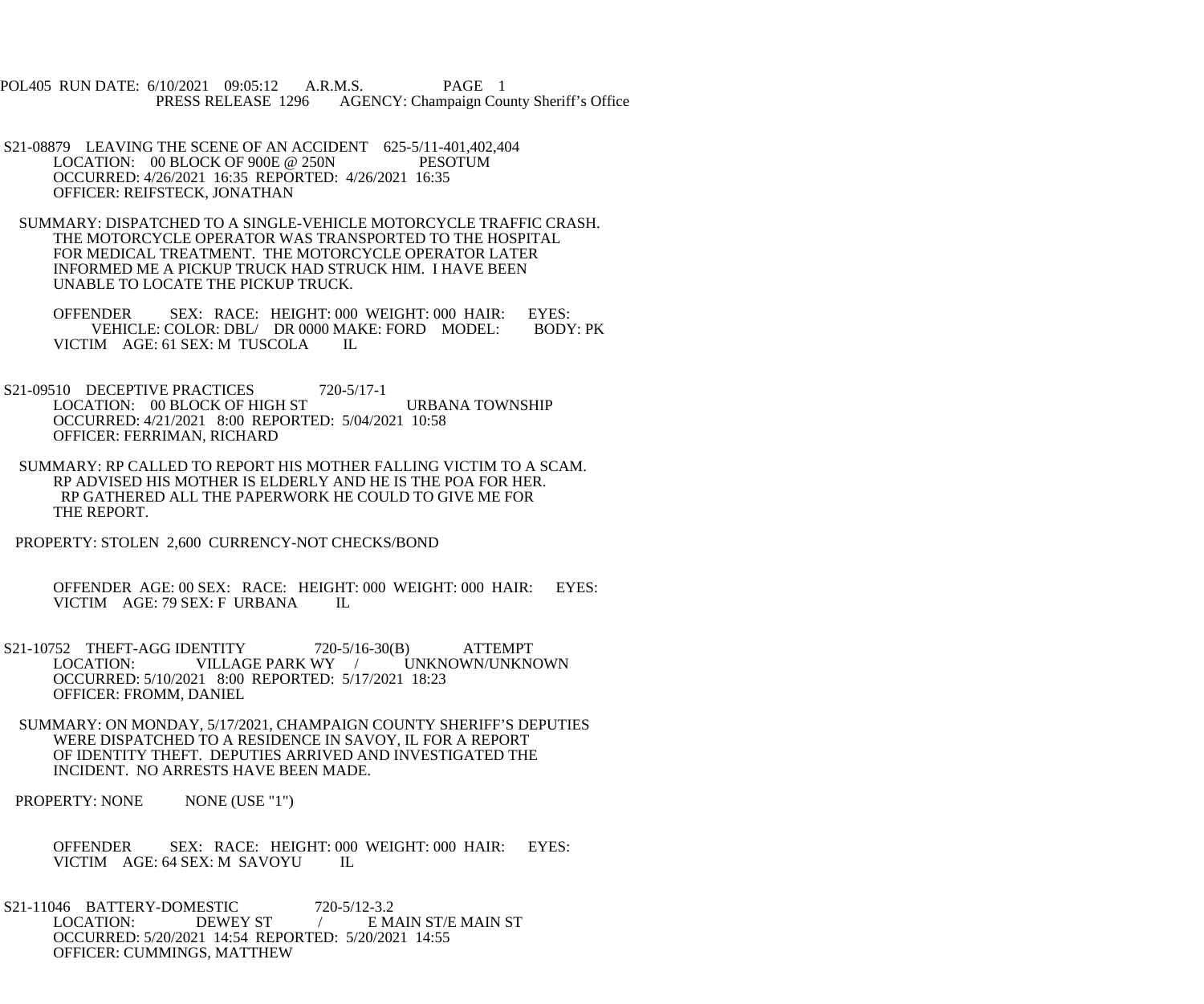POL405 RUN DATE: 6/10/2021 09:05:12 A.R.M.S. PAGE 2<br>PRESS RELEASE 1296 AGENCY: Champaign Cou AGENCY: Champaign County Sheriff's Office

 SUMMARY: MYSELF AND DEPUTY BEASLEY WERE CALLED TO THE ABOVE ADDRESS FOR A REPORT OF A PHYSICAL DOMESTIC DISPUTE. UPON ARRIVAL, WE LEARNED THAT THIS IS AN ONGOING FAMILY DISPUTE ABOUT PETTY ISSUES. THERE WERE NO INJURIES REPORTED. NO ARREST WERE MADE AND THE FAMILY MADE ARRANGEMENTS TO SEPARATE. THE HOMEOWNER WILL SEEK TO EVICT THE AGGRESSOR AND POSSIBLY AN ORDER OF PROTECTION.

 OFFENDER AGE: 71 SEX: F VICTIM AGE: 52 SEX: M URBANA IL

 S21-11048 WARRANT-IN STATE LOCATION: 00 BLOCK OF MAIN ST E URBANA OCCURRED: 5/20/2021 15:06 REPORTED: 5/20/2021 15:06 OFFICER: REIFSTECK, BRANDON

SUMMARY: SUBJECT ARRESTED ON A WARRANT.

PEOPLE: VICTIM SOCIETY-WARRANTS/RECOVERED PROPERTY

- ARRESTS: REXROAD CALVIN ALLEN AGE: 50 SEX: M 410 W MORIS ST THOMASBORO IL<br>CHARGE: WARRANT-IN STATE WARRANT WARRANT-IN STATE CHARGE: WARRANT-IN STATE WARRANT WARRANT-IN STATE<br>AT: 204 E MAIN ST BY: REIFSTECK. BRANDON BY: REIFSTECK, BRANDON
- S21-11081 OTHER TROUBLE/INFO RPT VIOLATION ORDER PROTECTION 720-5/12-3.4<br>LOCATION: CHURCH ST E CHURCH ST E / ESSEX LN OCCURRED: 5/20/2021 19:28 REPORTED: 5/20/2021 19:49 OFFICER: MAIDENS, MARK
- SUMMARY: ON FRIDAY EVENING MAY 20, 2021 A DEPUTY OF THE CHAMPAIGN COUNTY SHERIFF'S OFFICE RESPONDED INITIALLY TO A GAS STATION IN THE VILLAGE OF SAVOY FOR A REPORT OF A POSSIBLE VIOLATION OF AN ORDER OF PROTECTION WHICH OCCURRED AT AN AREA PARK, EARLIER IN THE EVENING. BOTH PARTIES WERE INTERVIEWED, NO ARREST WAS MADE.

 OFFENDER AGE: 22 SEX: F VICTIM AGE: 21 SEX: F CHAMPAIGN IL

- S21-11089 THEFT-RETAIL 720-5/16-25<br>LOCATION: DUNLAP AV S JONES DR/AIRPORT RD, OCCURRED: 5/20/2021 20:50 REPORTED: 5/20/2021 20:52 OFFICER: MAIDENS, MARK
- SUMMARY: ON THURSDAY EVENING MAY 20, 2021 A CHAMPAIGN COUNTY SHERIFF'S OFFICE DEPUTY RESPONDED TO A CHAIN STORE IN THE VILLAGE OF SAVOY FOR REPORTED SHOPLIFTERS NOT-IN-CUSTODY. NO SUSPECTS WERE IDENTIFIED OR LOCATED, NO ARREST HAS BEEN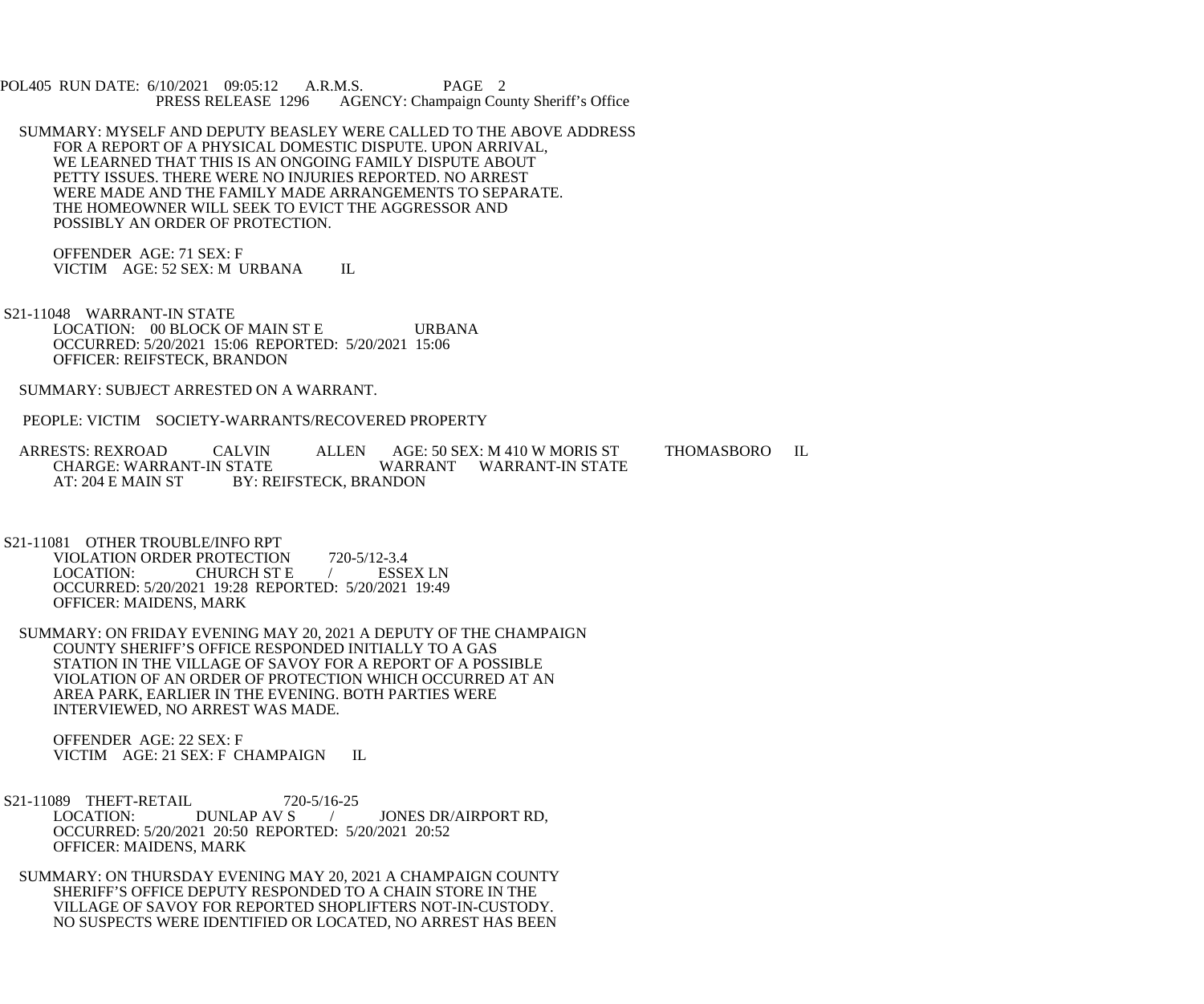POL405 RUN DATE: 6/10/2021 09:05:12 A.R.M.S. PAGE 3 PRESS RELEASE 1296 AGENCY: Champaign County Sheriff's Office MADE.

PROPERTY: STOLEN 5 CLOTHING-NOT FURS

 OFFENDER AGE: 00 SEX: F RACE: W HEIGHT: 000 WEIGHT: 000 HAIR: EYES: DESCR: CAMO SLEEP PANTS, BLK/WHI DIAG STRIPE HALTER TOP,TAN PURSE OFFENDER AGE: 00 SEX: M RACE: B HEIGHT: 000 WEIGHT: 000 HAIR: EYES: DESCR: JEANS,ORN/YEL BEACH SCENE TANK TOP<br>IM WALMART SAVOY IL VICTIM WALMART

S21-11104 HIT AND RUN RETAIN - HISTORICAL<br>LOCATION: COUNTRY CLUB RD W / N BROADWAY AV, E COU COUNTRY CLUB RD W / OCCURRED: 5/21/2021 1:06 REPORTED: 5/21/2021 1:06 OFFICER: METZLER, JEFFREY

 SUMMARY: DEPUTIES WERE DISPATCHED TO A SINGLE VEHICLE HIT AND RUN ACCIDENT IN THE 400 BLOCK OF COUNTRY CLUB RD. IN THE TOWNSHIP OF URBANA.

 PEOPLE: VICTIM SOCIETY OFFENDER AGE: 39 SEX: F

 S21-11121 BURGLARY FROM MOTOR VEHICLE 720-5/19-1 LOCATION: MISTY COVE / PRIMROSE CT/PRIMROSE OCCURRED: 5/20/2021 19:00 REPORTED: 5/21/2021 7:49 OFFICER: FOSTER, SUSAN

 SUMMARY: RP STATED THAT HE LEFT HIS VEHICLE UNLOCKED IN HIS DRIVEWAY OVERNIGHT. UPON ENTERING HIS VEHICLE THIS MORNING HE OBSERVED THE CONTENTS OF THE GLOVEBOX SITTING ON THE PASSENGER SEAT AND A LARGE AMOUNT OF US CURRENCY MISSING FROM THE CENTER CONSOLE.

PROPERTY: STOLEN 1 CURRENCY-NOT CHECKS/BOND

 OFFENDER SEX: RACE: HEIGHT: 000 WEIGHT: 000 HAIR: EYES: VICTIM AGE: 32 SEX: M SAVOY IL

 S21-11171 THEFT-RETAIL 720-5/16-25 LOCATION: 00 BLOCK OF DUNLAP AVE S SAVOY OCCURRED: 5/21/2021 15:52 REPORTED: 5/21/2021 15:54 OFFICER: FLOYD,CODY L

 SUMMARY: ON 5/21/21 AT APPROXIMATELY 15:55 HOURS, CHAMPAIGN COUNTY SHERIFF'S DEPUTIES WERE DISPATCHED TO THE 500 BLOCK OF SOUTH DUNLAP IN SAVOY FOR THE REPORT OF SHOPLIFTING. DEPUTIES MET WITH THE BUSINESS'S LOSS PREVENTION AGENT AND WITH TWO FEMALE SUSPECTS. DEPUTIES OBTAINED EVIDENCE TO INCLUDE A RECEIPT FOR THE MERCHANDISE ALLEGED TO HAVE BEEN STOLEN, VIDEO SURVEILLANCE FOOTAGE, WITNESS STATEMENTS, AND SUSPECT STATEMENTS. TWO FEMALE SUSPECTS WERE ISSUED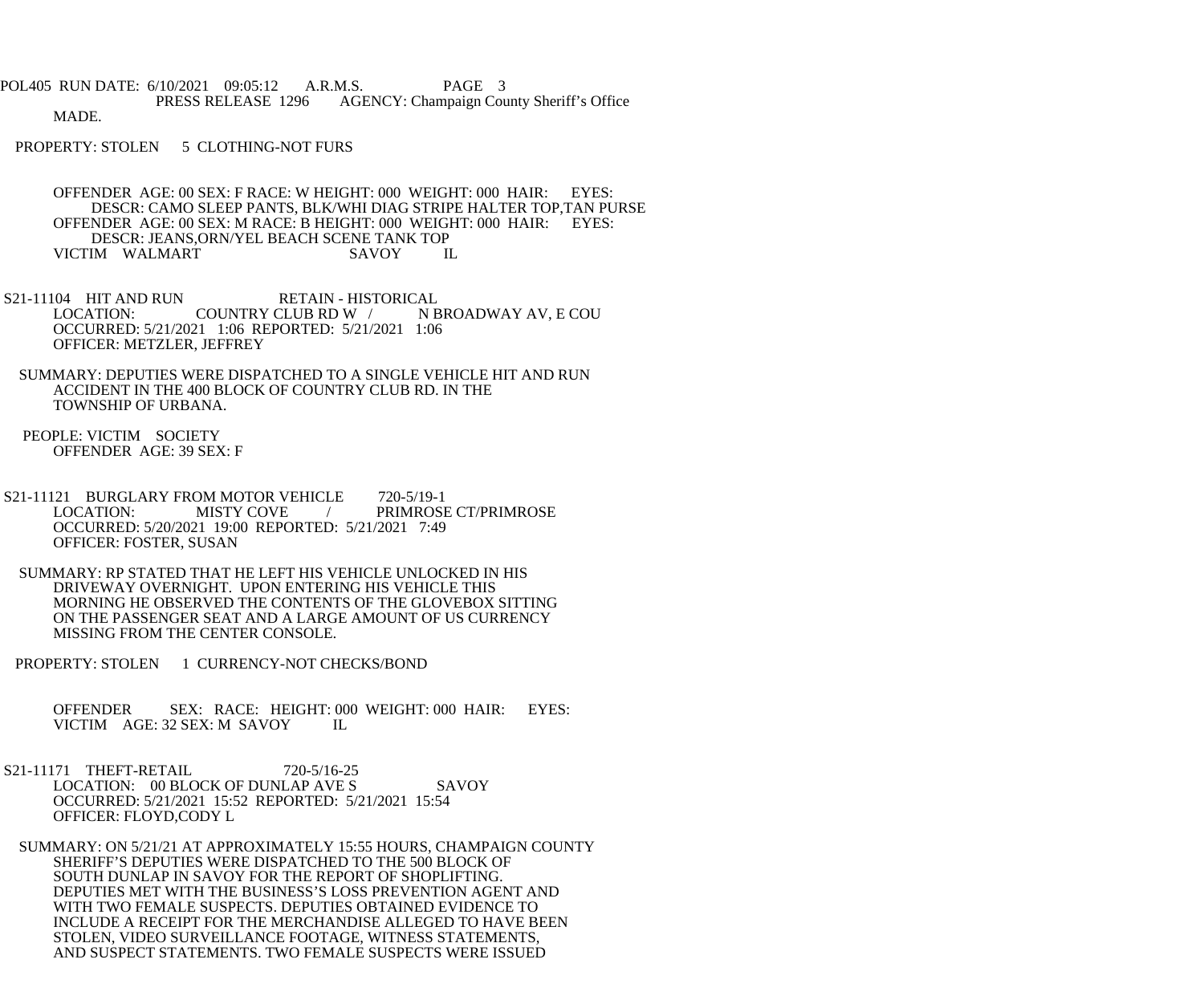POL405 RUN DATE: 6/10/2021 09:05:12 A.R.M.S. PAGE 4<br>PRESS RELEASE 1296 AGENCY: Champaign Cou AGENCY: Champaign County Sheriff's Office NOTICES TO APPEAR IN LIEU OF A PHYSICAL ARREST.

PROPERTY: STOLEN 78 HOUSEHOLD WARES

- PEOPLE: VICTIM WALMART SAVOY IL
- ARRESTS: HAMM HAILEY E AGE: 18 SEX: F 2519 DALE DR CHAMPAIGN IL 720-5/16-25 THEFT-RETAIL<br>BY: FLOYD.CODY L AT: 505 S DUNLAP AVE

SAMII ESTELLA AGE: 19 SEX: F 3749 THORNHILL CIR CHAMPAIGN IL CHARGE: THEFT-RETAIL  $720-5/16-25$  THEFT-RETAIL  $720-5/16-25$  THEFT-RETAIL BY: FLOYD,CODY L AT: 505 S DUNLAP AVE

- S21-11379 BATTERY 720-5/12-3<br>LOCATION: MARILYN AV N / S MARILYN AV, W MAIN OCCURRED: 5/24/2021 7:32 REPORTED: 5/24/2021 7:32 OFFICER: REIFSTECK, JONATHAN
- SUMMARY: DISPATCHED TO TAKE A BATTERY REPORT. VICTIM/OFFENDER #1 AND VICTIM/OFFENDER #2 MUTUALLY BATTERED ONE ANOTHER WITH THEIR FISTS. THEY BOTH RECEIVED MINOR INJURIES. THEY REFUSED MEDICAL TREATMENT. NEITHER ONE WANTED ANY ENFORCEMENT ACTION TAKEN.

 OFFENDER AGE: 29 SEX: M OFFENDER AGE: 29 SEX: M VICTIM AGE: 29 SEX: M DANVILLE IL<br>VICTIM AGE: 29 SEX: M OGDEN IL VICTIM AGE: 29 SEX: M OGDEN

- S21-11394 DECEPTIVE PRACTICES 720-5/17-1<br>LOCATION: PORTSMOUTH LN DEAD END/HAMPSHIRE R OCCURRED: 5/20/2021 8:00 REPORTED: 5/24/2021 10:01 OFFICER: MALLOCH, BRYAN
	- SUMMARY: ON MAY 24, 2021, CHAMPAIGN COUNTY DEPUTY SHERIFF'S WERE DISPATCHED TO THE 100 BLOCK OF PORTSMOUTH LANE SAVOY, ILLINOIS FOR A FORGERY REPORT. DEPUTIES SPOKE TO THE VICTIM WHO STATED UNKNOWN OFFENDERS REMOVED CURRENCY FROM HIS BANK ACCOUNT ONLINE APPROXIMATELY 4 DAYS AGO. THE VICTIM WAS NOT GOING TO REPORT IT UNTIL HIS BANK ADVISED HIM TOO.

PROPERTY: STOLEN 1 CURRENCY-NOT CHECKS/BOND

 OFFENDER SEX: RACE: HEIGHT: 000 WEIGHT: 000 HAIR: EYES: VICTIM AGE: 26 SEX: M SAVOY IL